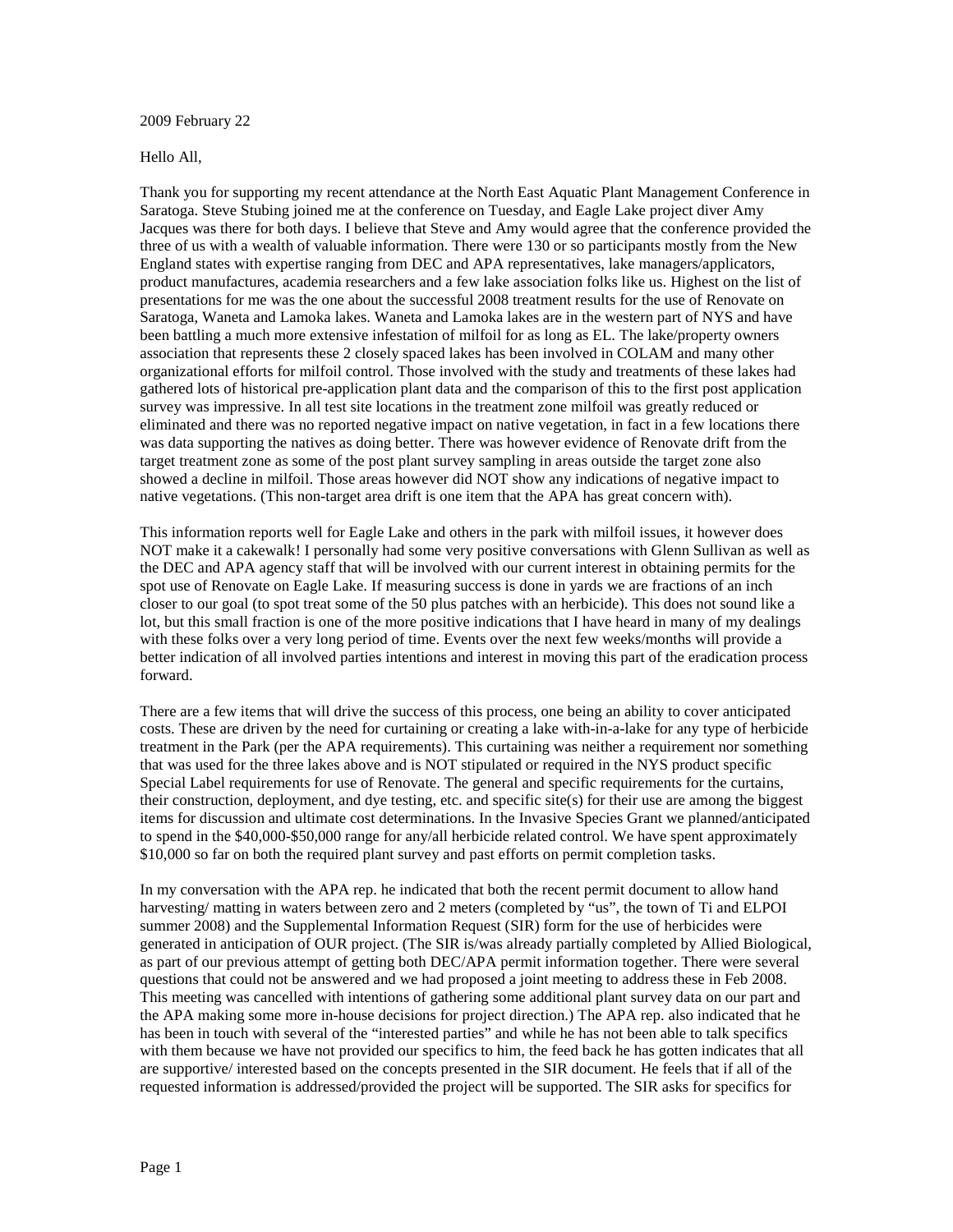how pre and post plant survey(s) will be conducted, how curtains will be set-up, tested for leakage, etc. and many other details. (Some of this is already completed)

At the moment, having spoken with Glenn Sullivan and his staff, they believe that they/we can provide the necessary information to meet the SIR requirements. In discussing some of the specifics with regard to this project Glenn and I propose/believe that the direction laid out below should be taken. The approach detailed below will have significant costs associated with it for curtains and dye testing, etc. that are not or would not normally be imposed on others outside the Blue Line. In being the first in the Park, much more will be asked and expected of us. This project will be under everyone's microscope for inspection because of our location. The APA recognizes this, but believes that the information/ procedures that they asked for/ stated in the SIR would adequately address those microscopic review concerns. At this point I have been so much as told that it is expected of us to be the first. I am frustrated by having to say that the plan described below will only cure/ treat a small localized section of Milfoil and will be at a reasonably large cost. On the positive side there are 2 items 1) is that much of the costs for this overall project are/ will be covered by State funds as a result of the grant(s) and 2) the first successful introduction of the herbicide will likely result in APA and "interested party" review and possible changes in requirements for future treatments.

Working with Glenn the proposal for now is to focus treatment on one site, and that would be the crescent area between Route 74 and the back or south side of Fox Island. This area has seen an explosion in milfoil growth in the past year or two. This site also lends itself to being curtained from the tip of Hurd Point to the Island and from the Island back to the mainland some where in front of the old bar. This would capture most if not all of the milfoil in this area. The curtain length for these two sections are approximately 360- 380 feet each, with both sections having the ability to be anchored to solid shore points (unlike the center lake patch which would require open water placement, with a questionable provision for anchoring). These two sections will still require several mid section anchors to keep them in place. The area contained by this plan would be approximately 9.5 acres and would capture/treat 6 of the 2003 GPS survey patches. Placement of curtains at this location would however present a hardship to those that have need for access to this section of water. This treatment area would also create water use hardships for several properties in the treatment area as they take lake water for domestic purposes, since there are some restrictions for water use during a treatment. If the treatment can be done early enough in the season both of these hardship could be minimal, but nonetheless will need to be addressed. Sequestering time for the treatment site for Renovate to break down to a level that is acceptable to the DEC and APA is in the  $1 - 2$  week period. This will be sunlight and weather dependent. In addition to the break down time a 1-week dye test for leakage determination will need to precede an herbicide application. This, plus anticipated set-up time, plus any need for adjustments for curtains, along with removal time, makes the whole process until time of completion in the 4 - 5 week range. At the moment any issued permit would be pending the success of the containment of the dye test for permission to actually treat with Renovate. An acceptable leakage value % has yet to be determined. I keep asking and working to get this established, but believe it will be better spelled out in the "plan for curtaining" asked for in the SIR.

As for the curtain materials APA has suggested trying to obtain "used" materials from someone who works with turbidity containment. I may have indeed found a source for this. (They are currently using a set on Lake Champlain for construction at the Crown Point Monument, their final disposition upon project completion is not decided; also, talking to a vendor of new curtains, they indicated locating a used set would probably not be a realistic process as they were pretty much shot by the time most projects were completed and transportation cost/ logistics /cleaning would probably not make their reuse favorable) I personally would NOT recommend using used curtains, since the construction of them includes a pocket at both the top and bottom for floats and ballast. Without cutting these open and thoroughly washing the inside along with the material in them there is no way to assure that any new foreign invaders would not be introduced into Eagle Lake. I have expressed this to both Glenn and the APA and they agree. Glenn however, has some used curtains that the curtain material has deteriorated on. The ballast and floats are in what is believed to be good shape (Glenn is willing to donate this material to us if we feel that we can use it). It will need to be taken out of the pockets and could then be cleaned. It would be possible I believe for us, at a cost for curtain material and the labor to construct them, to prepare new curtains using a material that is the same as or similar to the tarp material that is currently being used for the EL mats. I have gotten a sample of a slightly more robust form of this material and believe that it would be a good choice for this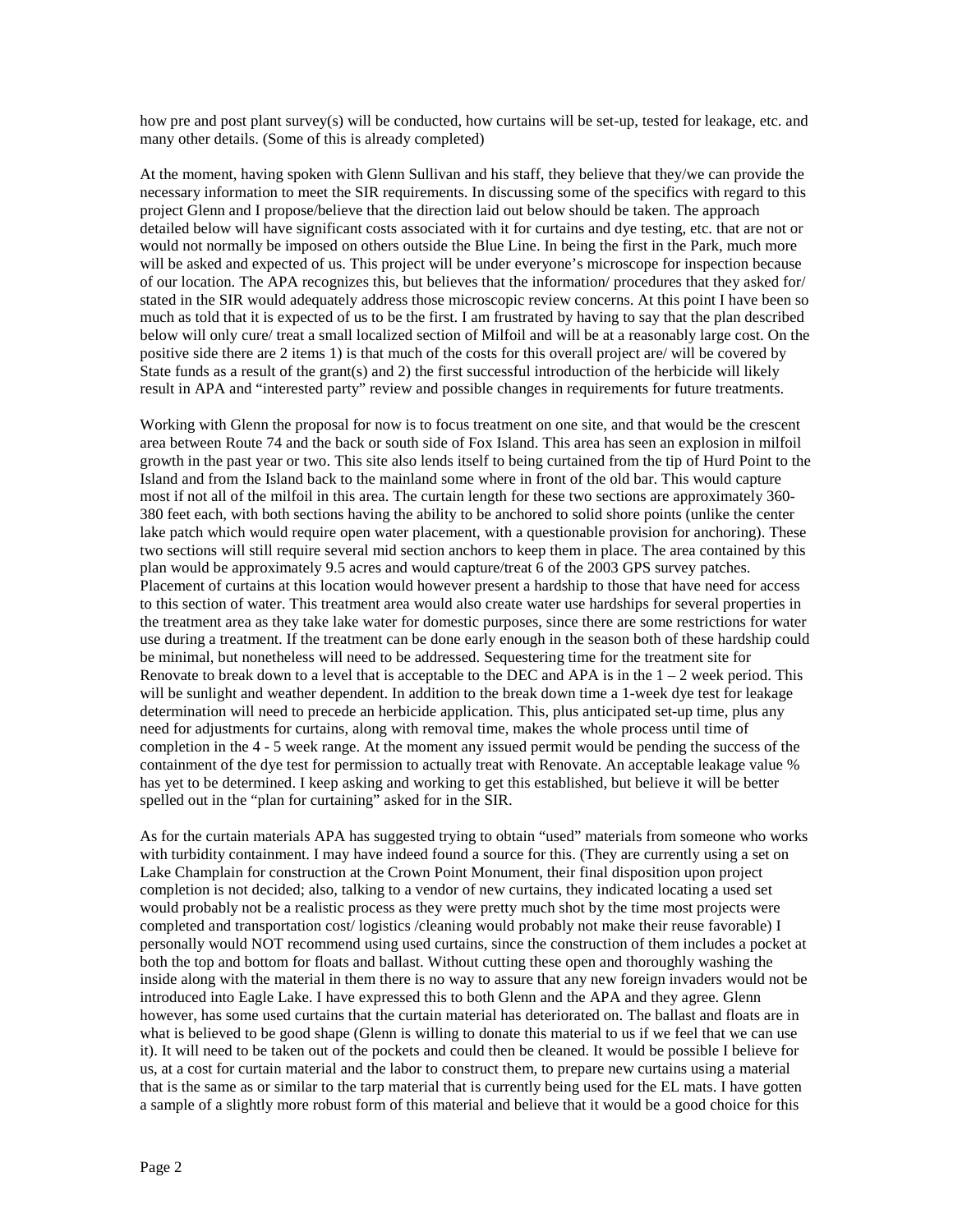application. We also currently have DEC permission to use this type of material for mats and I don't believe there should be issues with using it for curtains. Checking with DEC and APA would of course be required. A check with SePro to see if there is any concern about break down of the material in contact with Renovate will also need to be completed. I have not at this moment seen the materials that Glenn has and my ideas for reconstruction are just that, rough ideas. He is supposed to be sending me some pictures of the material he has for further planning. I am willing to make myself available to complete a reconstruction, if I believe that my ideas for this are something that will work.

In anticipation that a reconstruction of curtains using existing materials is not feasible, I did a web search for turbidity curtains and found several vendors that supply this type of product. From this search I gathered some "pertinent to us" information, and posted it on our website so that you can get a feeling for what this curtain material looks like. The link is [Turbidity Curtain information](http://www.eaglelake1.org/html/milfoil_project/curtains.shtml) I also contacted one of the vendors for a rough planning estimate; for two 400-foot sections of curtain with water anchors and tow/shore anchor bridles the cost would be in the \$20,000 plus range. This does not include shipping or any install/removal labor.

My plan is to start working with Glenn's staff in the next few days to put together some rough cost estimates for what lies ahead as far as;

- Permit document completion, submission, revisions
- Public hearing(s) (APA indicates these will most likely be necessary), notifications etc.
- Estimates for curtain procurement, either brand new or as a reconstruction
- Estimates for hired vs. local volunteer curtain deployment/removal labor (it is recommended that 4 - 5 people, one being a diver, be available to deploy/remove the curtains)
- Estimates for providing adequate in lake and on shore markers/ notification of curtain(s) and its navigation hazard.
- Plans necessary to minimize hardships for water use restrictions by those in the affected treatment area.
- Dye introduction and weeklong testing (it still needs to be determined who will be allowed to complete the dye testing. The equipment to complete this is very specialized and only a few are available in the US. SePro has or has access to one and is willing to rent it to Glenn, but if Glenn or his staff are the only ones that can use it the cost for them to monitor the water for a 7-day period could be steep. If we or better yet DEC or APA staff can run the tests this would of course save money)
- Herbicide cost along with applicator cost and follow-up monitoring
- Post application required follow-up plant survey
- Post application reporting

If cost numbers look in line with our grant anticipated expenditures, I will move forward. If they are grossly above what we anticipated, a different plan of action will be necessary. This might include seeking funding beyond the grant to cover the additional expenses or being content with the process of hand harvesting and matting. In any case much milfoil will be left in the lake and additional plans beyond this current effort will still need to be made.

In anticipation of the additional level of costs that could be associated with the above tasks, I stopped in to see Senator Little's aid Sharon Henderson after the conference. I indicated to her the optimistic thoughts that I had gotten from the Conference toward moving the herbicide part of the project forward. She was happy to hear this. We talked specifically about the need for additional funding to cover the costs associated with the use of curtains that were not part of the Invasives Grant. Her indications were that at the moment things are very much up in the air since Senator Little is in the minority party and the State is looking at budget deficit issues. I did ask that we be given consideration for funding as budget preparations for them take place. Her indication was that it would be a shame to not be able to move the project along after all this time for a lack of sufficient funds. We will of course keep in touch with her.

At the conference I had the opportunity to speak to one of SePro reps. about our project. They personally have been to the lake and worked with Wendy D. and COLAM in the registration of Sonar and the